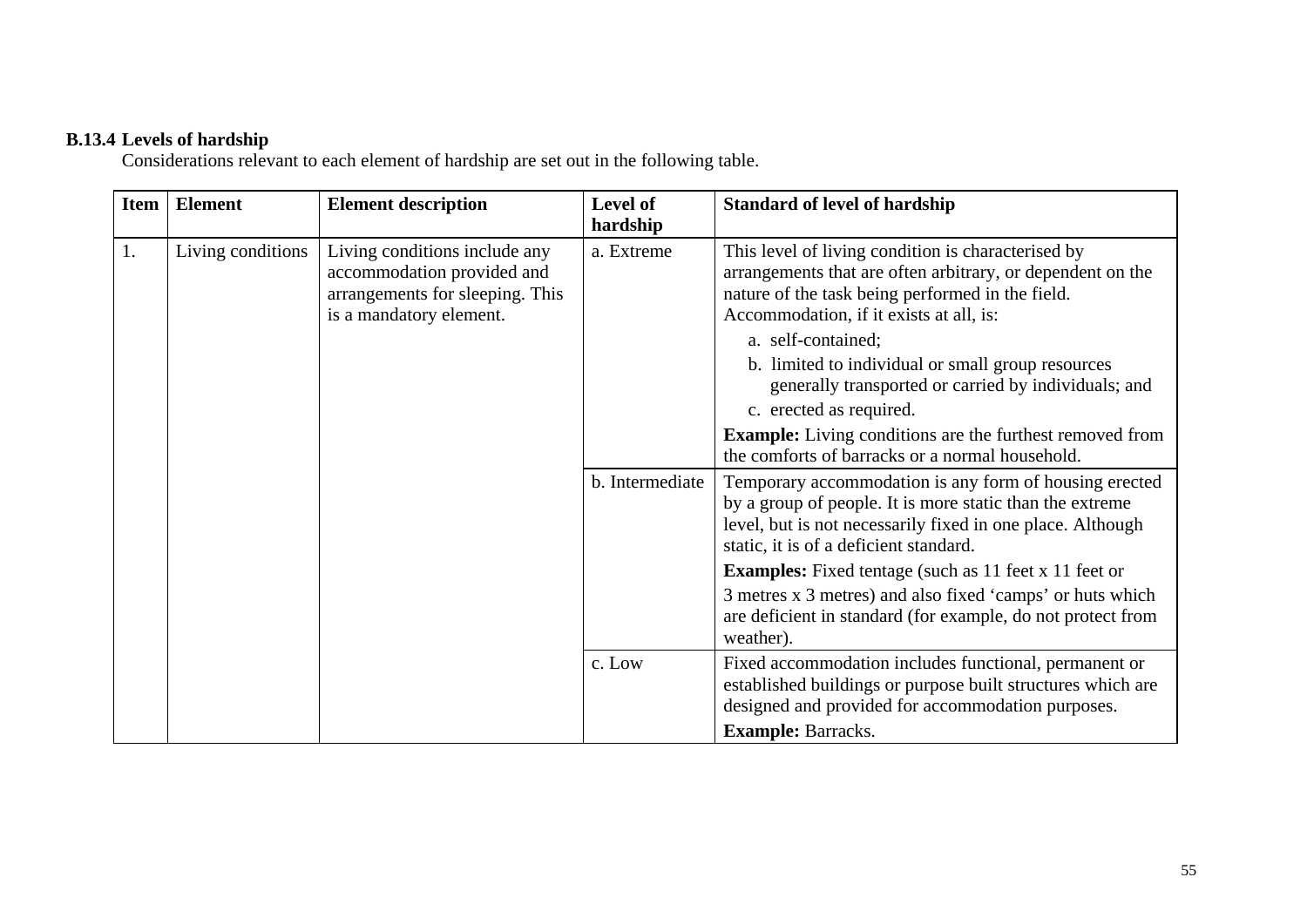| <b>Item</b> | <b>Element</b>        | <b>Element description</b>                                                                                              | Level of<br>hardship | <b>Standard of level of hardship</b>                                                                                                                                                                                                                                                                                                                                                                                                                                                                                                       |
|-------------|-----------------------|-------------------------------------------------------------------------------------------------------------------------|----------------------|--------------------------------------------------------------------------------------------------------------------------------------------------------------------------------------------------------------------------------------------------------------------------------------------------------------------------------------------------------------------------------------------------------------------------------------------------------------------------------------------------------------------------------------------|
| 2.          | Working<br>conditions | Working conditions encompass<br>the conditions under which daily<br>work is undertaken. This is a<br>mandatory element. | a. Extreme           | Extreme working conditions feature extended exposure to<br>disabilities and very limited, or no opportunity, for relief.<br>Extreme working conditions typically involve:<br>a. consistent exposure to humidity, water, dust, mud or<br>dirt;<br>b. consistent and significant exposure to weather;<br>c. frequent exposure to hazards not normally<br>experienced in the barracks environment;<br>d. strenuous physical activity may be required for<br>extended periods. There is very limited opportunity<br>to rest during activities. |
|             |                       |                                                                                                                         | b. Intermediate      | Medium working conditions are demonstrably more<br>difficult and demanding than those experienced in<br>barracks. The working conditions involve some exposure<br>to such factors as adverse weather conditions or demanding<br>physical activity. There is little opportunity for relief from<br>such conditions during the working day; work continues<br>regardless.                                                                                                                                                                    |
|             |                       |                                                                                                                         | c. Low               | Low level hardship working conditions are those which are<br>generally normal and reflect those that apply in the<br>barracks or workplace. The normal workplace involves<br>occasional adverse working conditions.                                                                                                                                                                                                                                                                                                                        |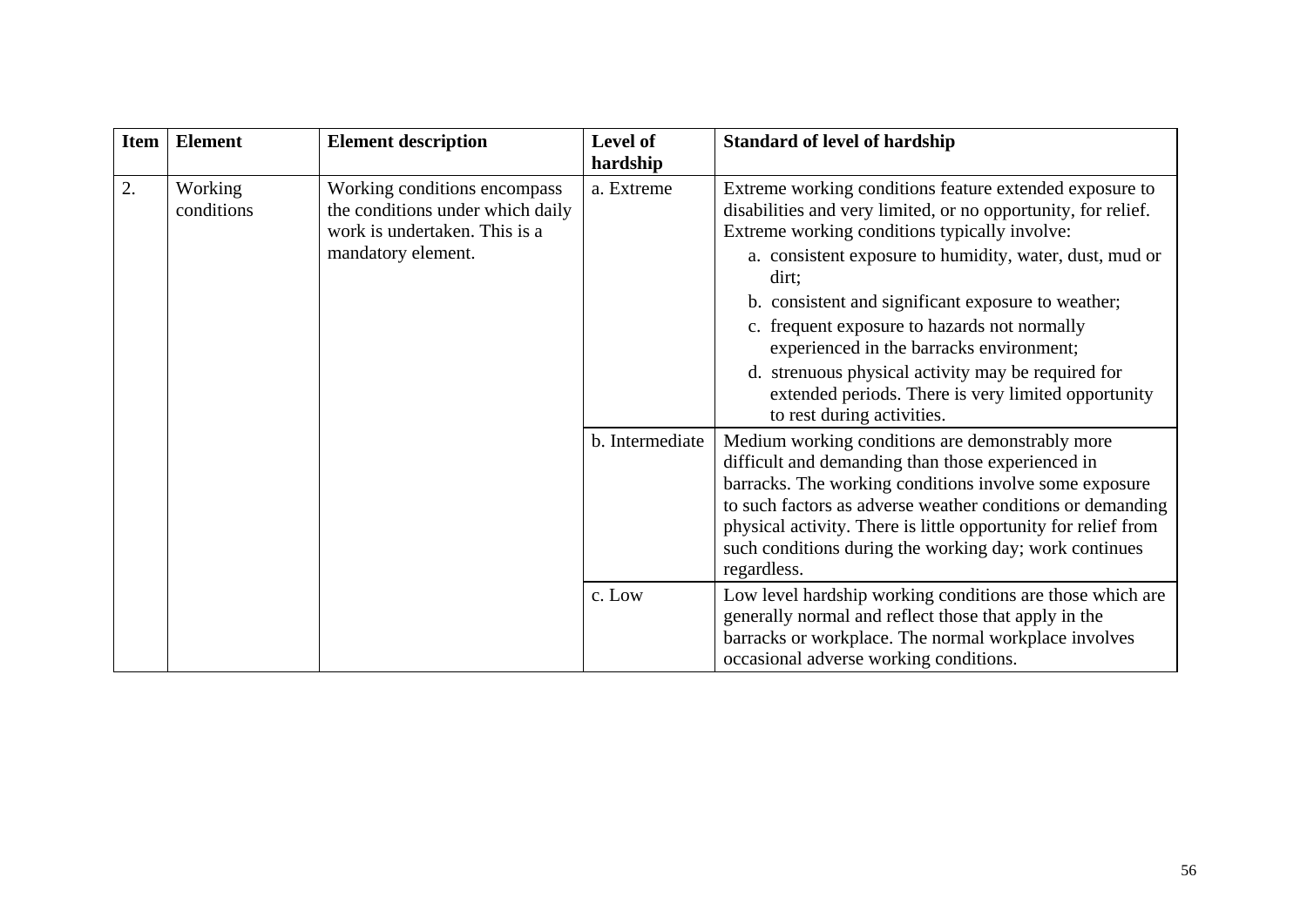| <b>Item</b> | <b>Element</b>                                                                                                                                        | <b>Element description</b> | Level of<br>hardship                                                                                                                                                                                                                       | <b>Standard of level of hardship</b>                                                                                                                                                                                                                                                                                                                                                                   |
|-------------|-------------------------------------------------------------------------------------------------------------------------------------------------------|----------------------------|--------------------------------------------------------------------------------------------------------------------------------------------------------------------------------------------------------------------------------------------|--------------------------------------------------------------------------------------------------------------------------------------------------------------------------------------------------------------------------------------------------------------------------------------------------------------------------------------------------------------------------------------------------------|
| 3.          | This hardship includes the<br>Eating<br>rations provided, the method of<br>arrangements<br>preparation and the<br>arrangements for consuming<br>food. | a. Extreme                 | No general facilities are provided for the preparation or<br>consumption of rations, and:<br>a. meals are prepared by individuals or small groups,<br>from rations;<br>b. meals are prepared and consumed under adverse<br>conditions; and |                                                                                                                                                                                                                                                                                                                                                                                                        |
|             |                                                                                                                                                       |                            | b. Intermediate                                                                                                                                                                                                                            | c. the quality, quantity and regularity of meals vary.<br>a. Food is prepared and consumed under temporary<br>arrangements, such as a field kitchen.<br>b. Any facilities provided are not purpose designed or<br>members may have to assist in the preparation of<br>their food.<br>c. Under these temporary arrangements, rationing<br>conditions are demonstrably inferior to those in<br>barracks. |
|             |                                                                                                                                                       | c. Low                     | Food is normally prepared by dedicated staff in purpose<br>designed facilities. These fixed facilities provide<br>arrangements similar to those in barracks, although the<br>style and variety of meals may be limited.                    |                                                                                                                                                                                                                                                                                                                                                                                                        |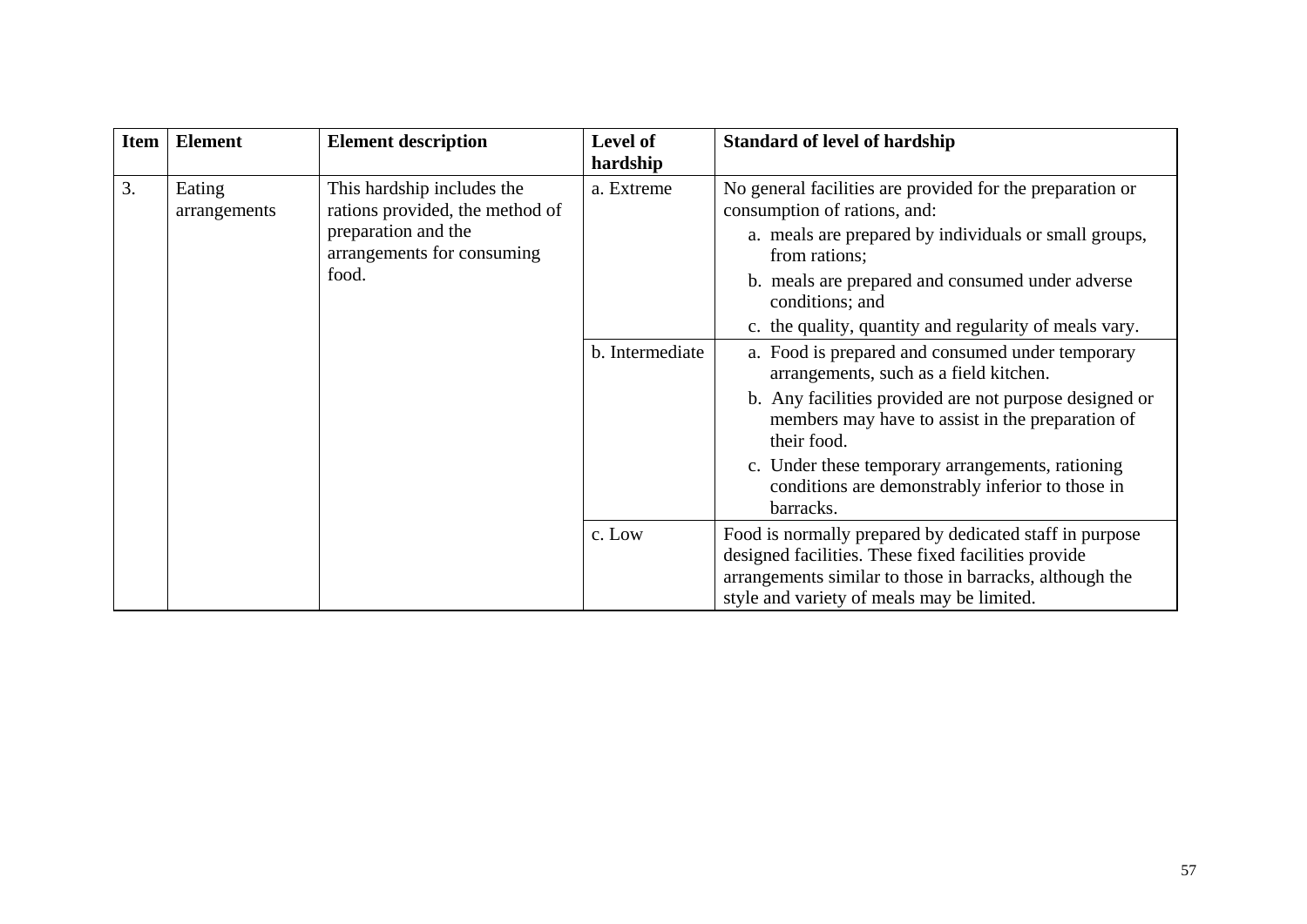| <b>Item</b> | <b>Element</b> | <b>Element description</b>                                                                                                                                                                                                                                                         | Level of                                                                                                                                                                                                                                                                                                                                                                  | <b>Standard of level of hardship</b>                                                                                                                                                                                                                                                                                                                       |
|-------------|----------------|------------------------------------------------------------------------------------------------------------------------------------------------------------------------------------------------------------------------------------------------------------------------------------|---------------------------------------------------------------------------------------------------------------------------------------------------------------------------------------------------------------------------------------------------------------------------------------------------------------------------------------------------------------------------|------------------------------------------------------------------------------------------------------------------------------------------------------------------------------------------------------------------------------------------------------------------------------------------------------------------------------------------------------------|
| 4.          | Leisure        | This hardship encompasses<br>access to mail and telephone,<br>and the ability to communicate<br>with family or friends. It also<br>includes the capacity to take<br>time off to relax while in the<br>field and, more importantly, the<br>ability to effectively use such<br>time. | hardship<br>a. Extreme                                                                                                                                                                                                                                                                                                                                                    | This level is characterised by the almost total lack of any<br>meaningful leisure time.<br>a. There is little or no opportunity to maintain<br>contact with family or friends.<br>b. Any time off is so restricted or irregular that it<br>does not relieve the effects of the disabilities of<br>field service.<br>c. No leisure resources are available. |
|             |                | b. Intermediate                                                                                                                                                                                                                                                                    | Individuals get some leisure, but are clearly disadvantaged<br>when compared with the normal barracks environment.<br>a. Communication facilities are limited or<br>inconsistently available.<br>b. Some time off may be given (for example, at<br>night) but is limited and irregular.<br>c. There may be few resources provided to allow<br>effective use of such time. |                                                                                                                                                                                                                                                                                                                                                            |
|             |                | c. Low                                                                                                                                                                                                                                                                             | Facilities may be of a lesser standard than those enjoyed in<br>barracks, but individuals are not significantly<br>disadvantaged.<br>a. There is reasonable access to communications<br>facilities.<br>b. Leisure time is available and some resources are<br>provided for use in time off.                                                                               |                                                                                                                                                                                                                                                                                                                                                            |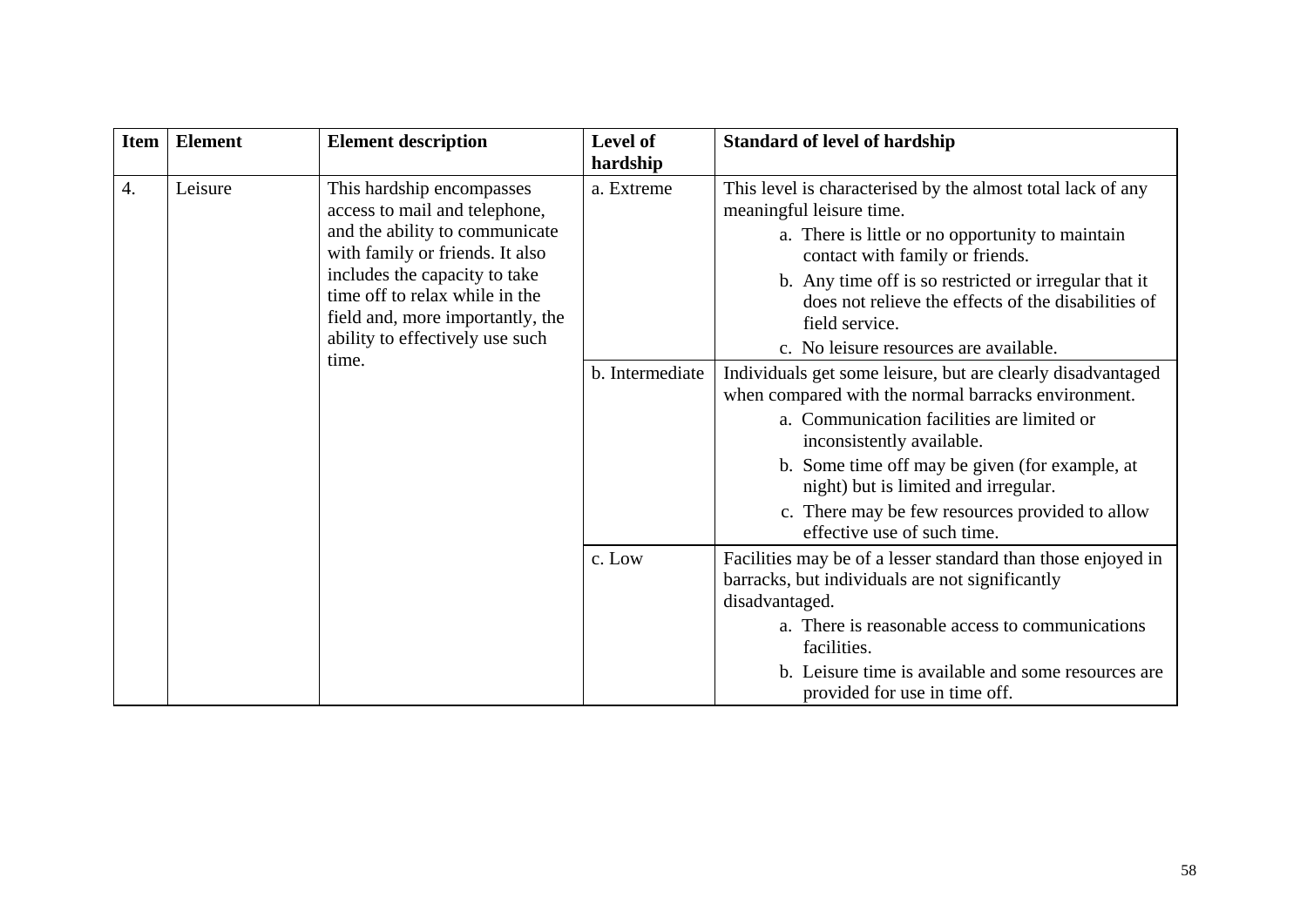| <b>Item</b> | <b>Element</b>                                                                                                                          | <b>Element description</b> | Level of<br>hardship                                                                                                                                                                                                                                                                                                                                                                                            | <b>Standard of level of hardship</b>                                                                                                                                                                             |
|-------------|-----------------------------------------------------------------------------------------------------------------------------------------|----------------------------|-----------------------------------------------------------------------------------------------------------------------------------------------------------------------------------------------------------------------------------------------------------------------------------------------------------------------------------------------------------------------------------------------------------------|------------------------------------------------------------------------------------------------------------------------------------------------------------------------------------------------------------------|
| 5.          | Facilities and<br>Facilities include ablutions and<br>toilet, and services include such<br>services<br>things as water and electricity. | a. Extreme                 | Facilities and services are generally absent or not available<br>for consistent use.<br>a. Water would normally be individually carried or<br>transported, or be obtained from local resources.<br>b. Toilet facilities would normally be individual or<br>group field latrines dug as required.                                                                                                                |                                                                                                                                                                                                                  |
|             |                                                                                                                                         | b. Intermediate            | Facilities and services may be provided, but are deficient.<br>a. Ablutions and toilets may be temporary facilities<br>provided in situ.<br>b. Permanent hot water may not be available.<br>c. Electricity may be provided by generator.<br>The net effect of these deficiencies causes individuals to be<br>demonstrably disadvantaged when compared with the<br>barracks standard of facilities and services. |                                                                                                                                                                                                                  |
|             |                                                                                                                                         |                            | c. Low                                                                                                                                                                                                                                                                                                                                                                                                          | a. Facilities and services are similar to those provided<br>in barracks, although not necessarily to the same<br>standard.<br>b. Ablutions and toilets are fixed, and hot and cold<br>running water is provided. |